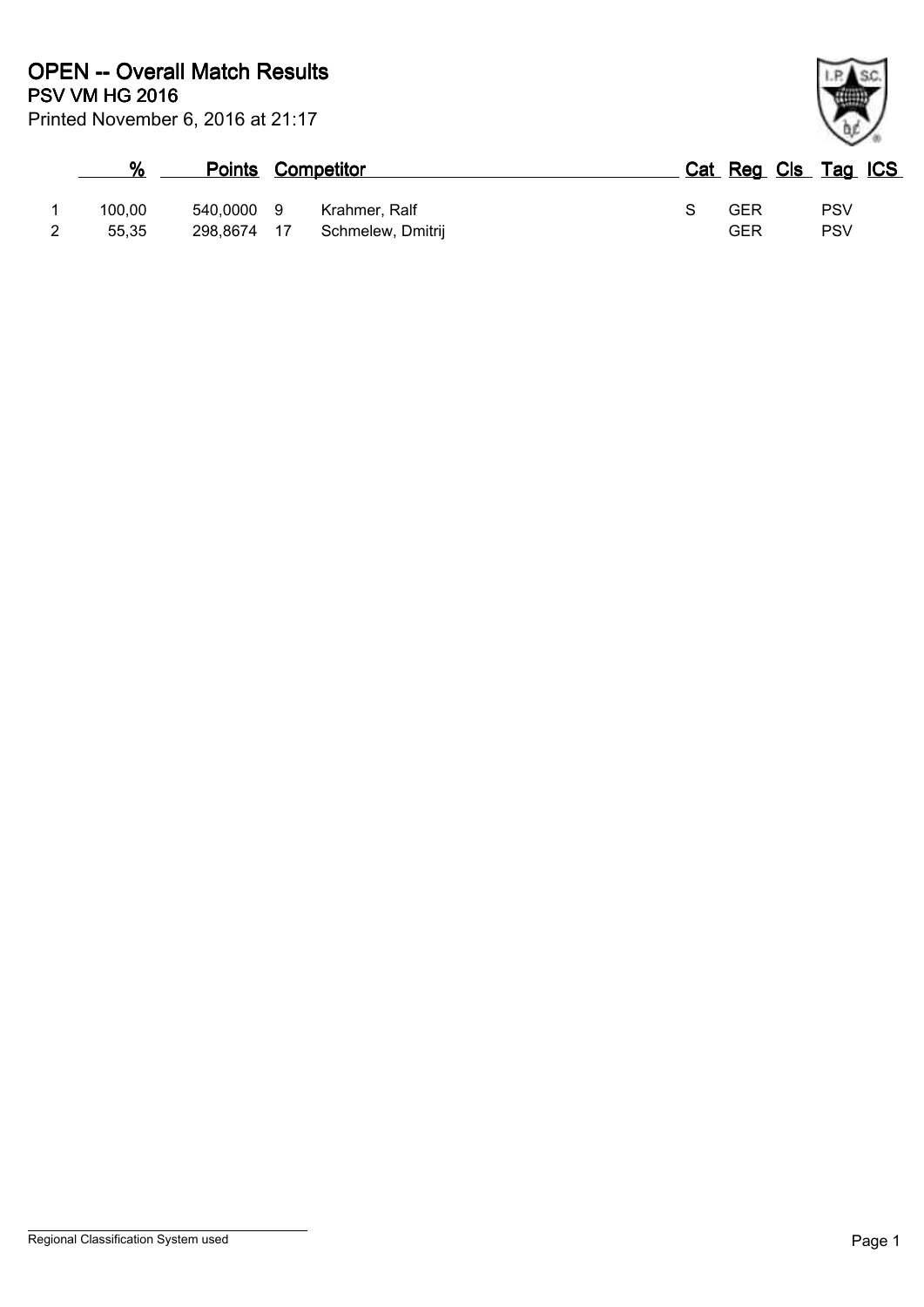Printed November 6, 2016 at 21:17 **PSV VM HG 2016 PRODUCTION -- Overall Match Results**

|                | %      | <b>Points</b> |    | Competitor          |   | Cat Reg Cls Tag ICS |            |  |
|----------------|--------|---------------|----|---------------------|---|---------------------|------------|--|
| $\overline{1}$ | 100,00 | 484,2726      |    | Konstantin, Andreas |   | <b>GER</b>          | <b>PSV</b> |  |
| $\overline{2}$ | 97,35  | 471,4572      | 13 | Schuster, Markus    | S | <b>GER</b>          | <b>PSV</b> |  |
| 3              | 94,44  | 457,3346      | 16 | Dudaric, Nenad      |   | <b>GER</b>          | <b>PSV</b> |  |
| $\overline{4}$ | 84,50  | 409,2113      | -6 | Kollath, Mario      |   | <b>GER</b>          | LIS        |  |
| 5              | 83,48  | 404,2499      | 14 | Schütz, Daniel      |   | <b>GER</b>          | <b>PSV</b> |  |
| 6              | 55,87  | 270,5772 3    |    | Götzfried, André    | S | <b>GER</b>          | <b>PSV</b> |  |
| $\overline{7}$ | 55,04  | 266,5298      | 11 | Riemer, Franz       |   | <b>GER</b>          | <b>PSV</b> |  |
| 8              | 25,38  | 122,8855      | 4  | Herrmann, Sandra    |   | <b>GER</b>          | <b>PSV</b> |  |